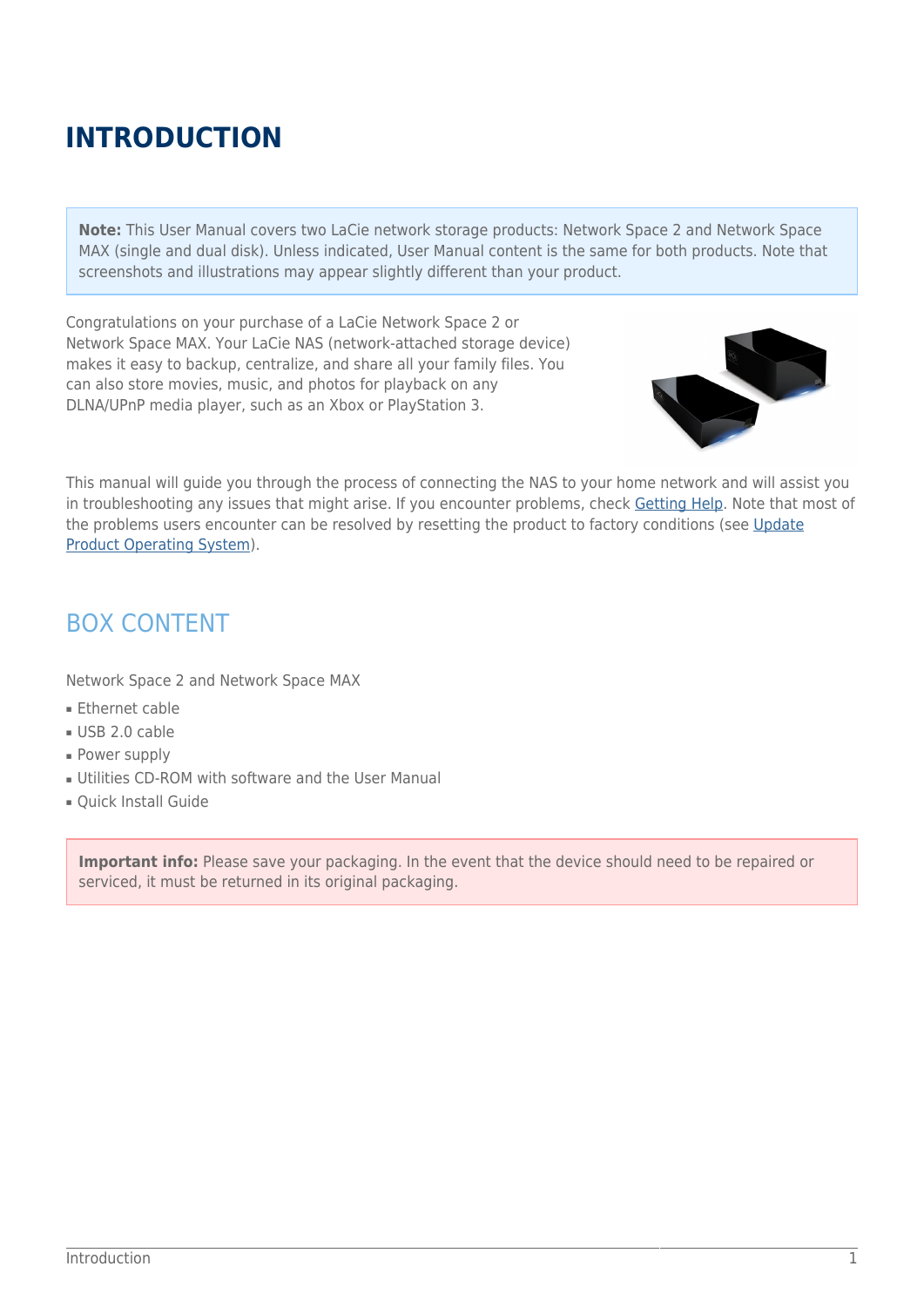### MINIMUM SYSTEM REQUIREMENTS

- Computer with an Ethernet network adapter
- Latest version of Windows® XP, Windows Vista®, Windows 7 / Mac® OS X 10.5, 10.6, 10.7 / Linux 2.6
- Minimum free disk space: 600MB recommended
- Ethernet switch or router
- Web browsers: Internet Explorer™ 7.0, Firefox™ 3.0, Safari™ 3.0, or Chrome 2.0

## RECOMMENDED NETWORK AND SYSTEM CONFIGURATIONS

- Broadband or high-speed network connectivity
- Computer(s) with a Gigabit Ethernet network adapter
- Ethernet switch or router that supports Gigabit Ethernet
- Latest version of Windows 7 / Mac OS X 10.6, 10.7 / Linux 2.6
- Web browsers: Internet Explorer™ 8.0, Firefox™ 5.0, and Safari™ 5.0

#### **Important info:**

Your LaCie product's performance can be affected by such external forces as network activity, hardware, distance, and setup.

For optimal performance, use a Gigabit Ethernet router and a Gigabit Ethernet board in your host computer.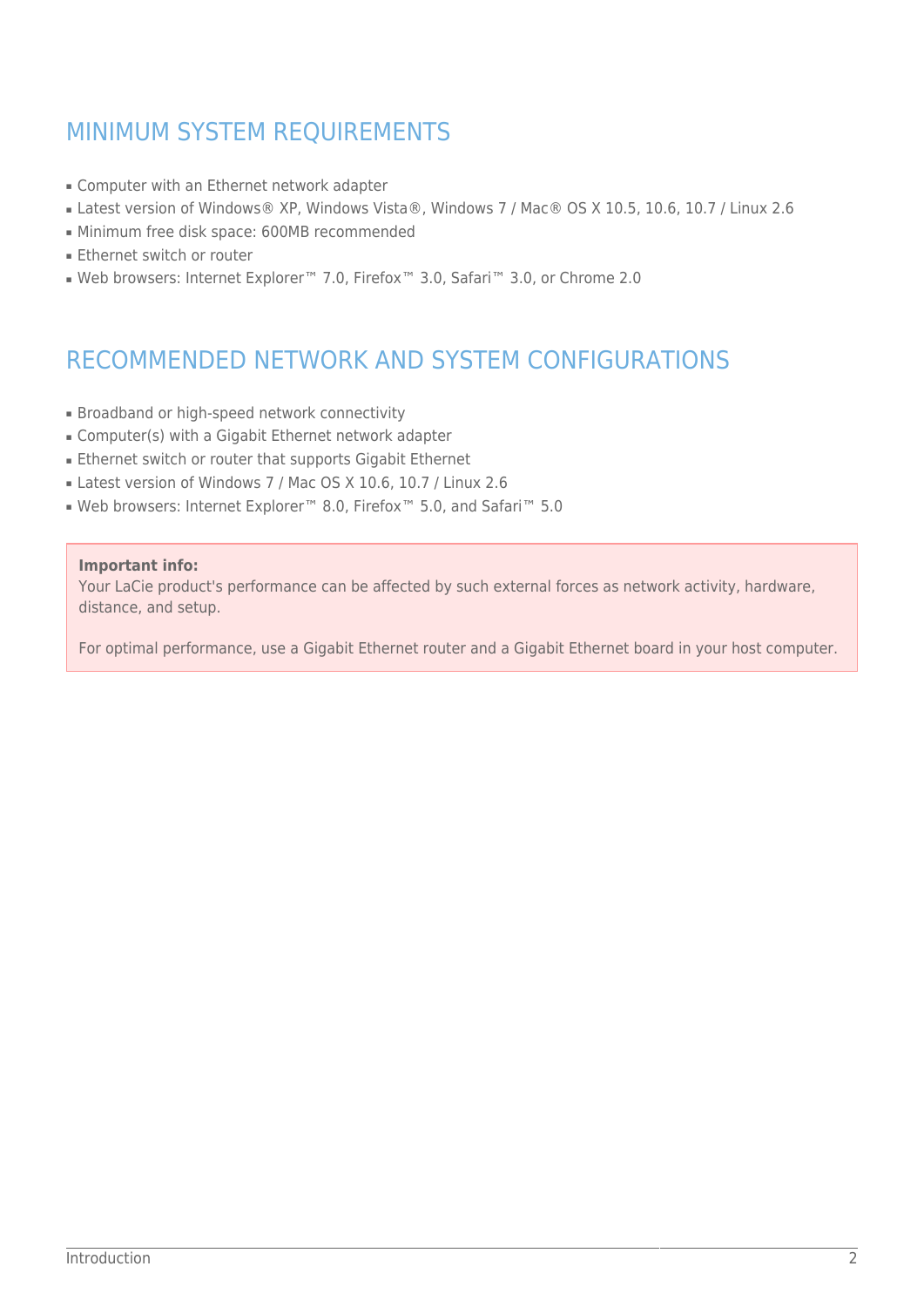### VIEWS OF THE DRIVES

### Front View

[Network Space 2](#page--1-0)



- 1. **Activity LED:** The blue LED shows disk activity. To conserve energy, you can turn it off using the Dashboard administration tool ([LED Behavior](http://manuals.lacie.com/en/manuals/ns2-nsmax/led) and [Dashboard - Eco Management](http://manuals.lacie.com/en/manuals/ns2-nsmax/dashboard#dashboard-eco-management)).
- 2. **USB Expansion and Backup Port:** The front USB port is used to connect an external USB hard drive, USB key, USB printer, digital camera, or any other USB mass storage device (ex. mp3 player). External storage is accessed similar to public folders on the network.

External storage attached to the front USB port may be used for backup. The **Copy** page [\(Dashboard - Backup\)](http://manuals.lacie.com/en/manuals/ns2-nsmax/dashboard#dashboard-backup) in the Dashboard administration tool enables you to:

- Backup shares on your LaCie NAS to an external disk
- Backup external storage to your LaCie NAS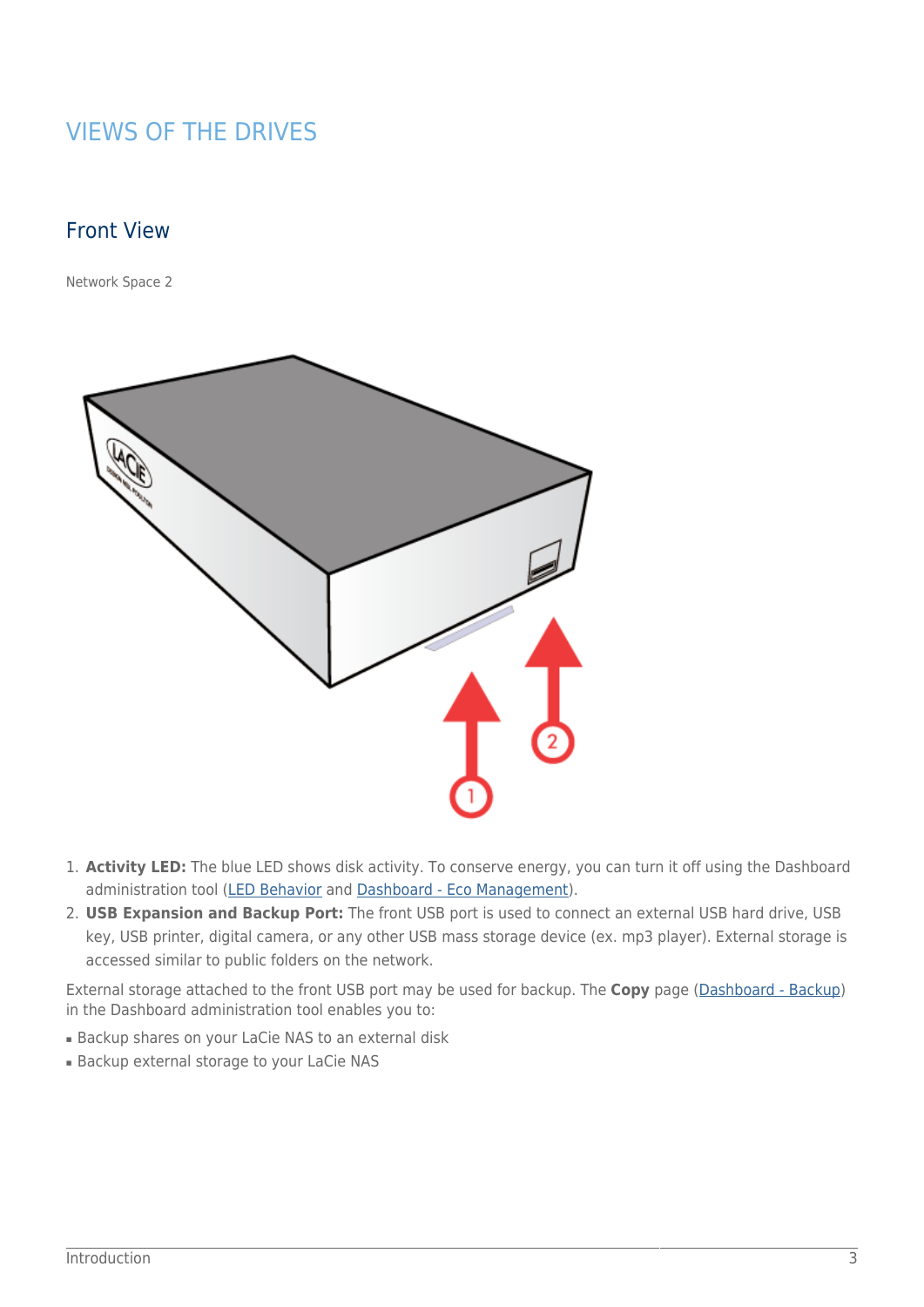

- 1. **Activity LED:** The blue LED shows disk activity. To conserve power, you turn it off using the Dashboard administration tool ([LED Behavior](http://manuals.lacie.com/en/manuals/ns2-nsmax/led) and [Dashboard - Eco Management](http://manuals.lacie.com/en/manuals/ns2-nsmax/dashboard#dashboard-eco-management)).
- 2. **USB Expansion and Backup Port:** The front USB port is used to connect an external USB hard drive, USB key, USB printer, digital camera, or any other USB mass storage device (ex. mp3 player). External storage is accessed similar to public folders on the network.

External storage attached to the front USB port may be used for backup. The **Copy** page [\(Dashboard - Backup\)](http://manuals.lacie.com/en/manuals/ns2-nsmax/dashboard#dashboard-backup) in the Dashboard administration tool enables you to:

- Backup shares on your LaCie NAS to an external disk
- Backup external storage to your LaCie NAS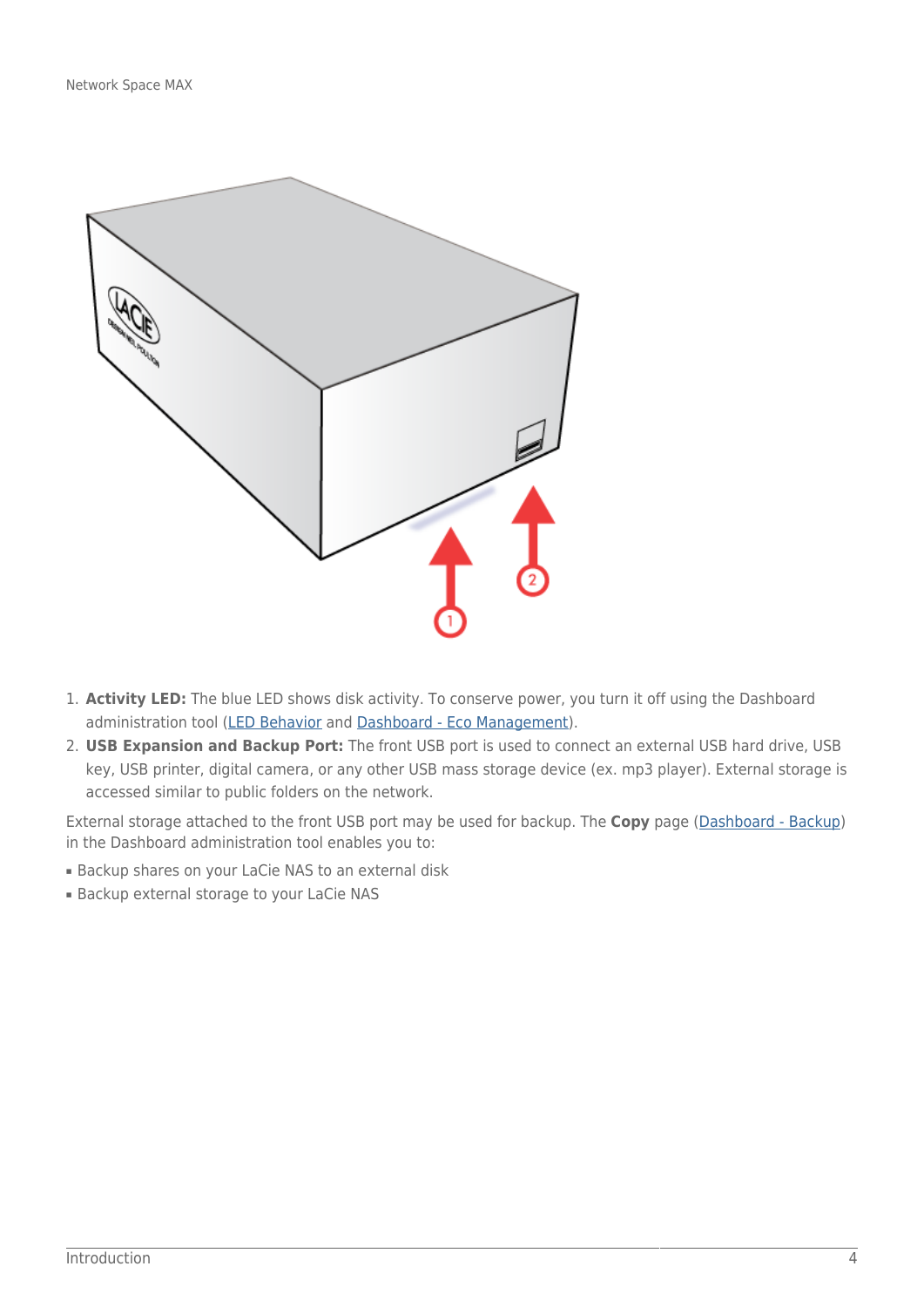### Rear View

[Network Space 2](#page--1-0)



- 1. Power button (ON/OFF)
- 2. Power connector
- 3. Gigabit Ethernet
- 4. USB 2.0 device (direct connection to your computer)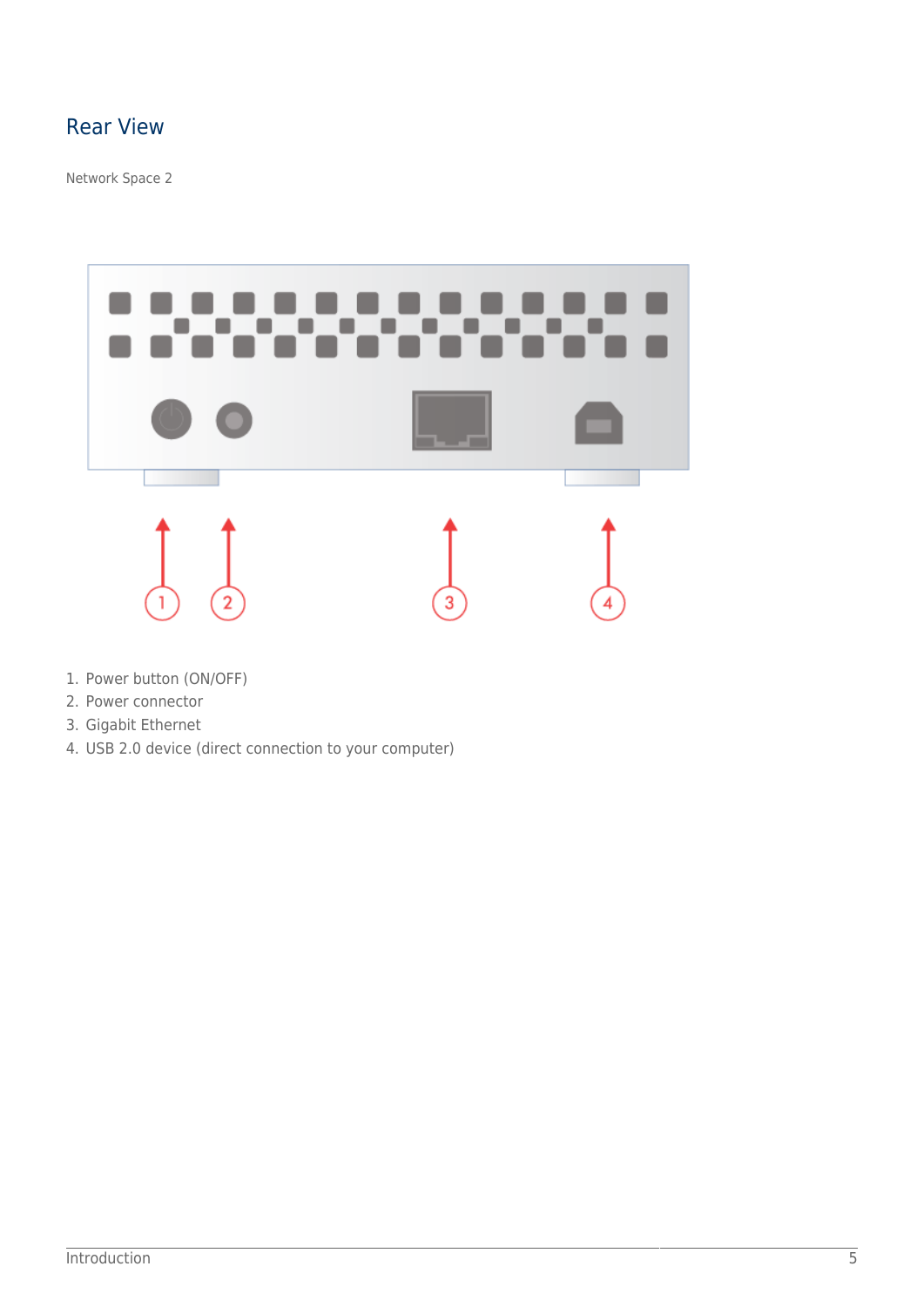

- 1. Power button (ON/OFF)
- 2. Power connector
- 3. Gigabit Ethernet
- 4. USB 2.0 device (direct connection to your computer)